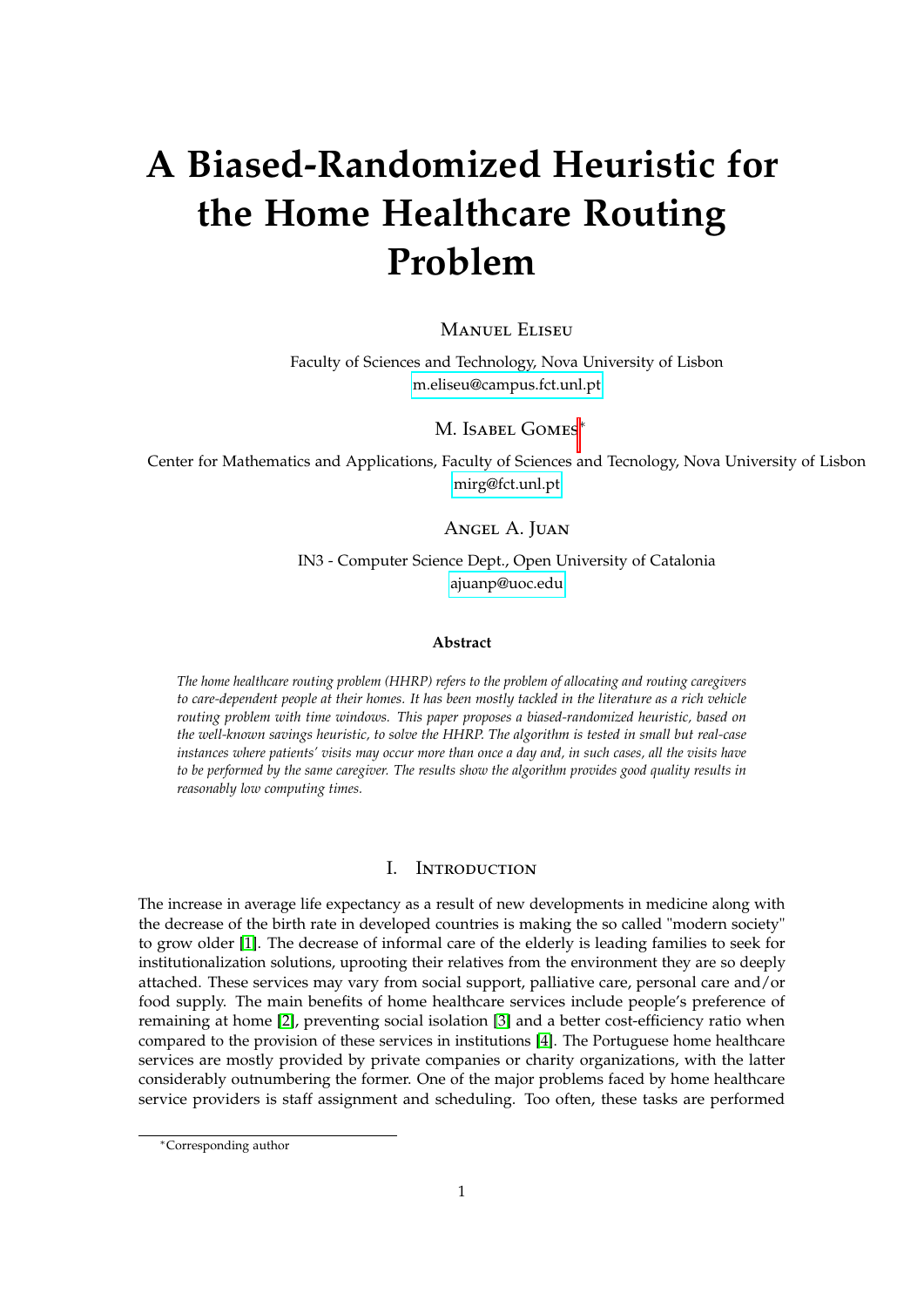manually, thus requiring a huge amount of time and, given the complexity of such decisions, leading to poor quality scheduling plans.

In this work we address the home healthcare routing problem (HHRP) faced by a non-profit organization operating in the Lisbon region. The service is managed by a social worker who is in charge of planning the work of 6 caregivers working in teams of two. Given the nearness of the patients to be visited, the caregivers walk between patients' homes and the Parish Day Center. Every week, the social worker needs to provide each team with a list of patients and the visiting plan, so that all patients have their needs fulfilled. All the planning is done with pen and paper, and although she knows more efficient planning can be done, she lacks the tools and the knowledge to develop them. This paper presents the first step to create a decision support tool for solving the HHRP. We propose an approach based on a biased-randomized version of a well-known routing heuristic, which can be easily embedded into a spreadsheet for facilitating managerial use.

This paper will develop as follows. In the next section a short literature review is presented focusing on the heuristic and meta-heuristic approaches that have been used to solve the HHRP problem so far. Next, an illustrative case will be introduced and compared with the traditional vehicle routing problem with time windows (VRPTW). In section 4, details on the solving methodology are provided. Results will be presented and discussed in section 5. Lastly, some conclusions and future work are given.

## II. Literature Review

The HHRP fits within the resource planning and allocation problem [\[5\]](#page-8-4). Its operational level of decision has been mostly tackled in the literature as a rich VRPTW as shown in the recent review of Fikar and Hirsch, [\[6\]](#page-8-5). This is a very well known problem that has been deeply studied by the academia. However, the existing models do not cover some of the particularities one finds in the HHRP: continuity of care, nurses' skills that have to match patients' needs, and work regulations, among others.

The first works concerning the HHRP were published between 1998 and 2006 and addressed the problem in a national context and proposed decision support systems (DSS) that integrated GIS technology. The first one was published in 1998 by Begur *et al.*, [\[7\]](#page-8-6). They developed a DSS for the Visiting Nurse Association, in USA, to help them planning the allocation of nurses to patients and determine the daily visits sequence for each nurse. The DSS routing software is based on a well-known routing heuristic and provides simultaneously the assignment of patients and the routing for each nurse that minimizes the total travel time. Later in 2006, Bertels and Fahle [\[8\]](#page-8-7) combined different meta-heuristics and exact approaches to address the nurse rostering problem and routing decisions taking into account patients and nurses preferences, legal aspects, nurses' qualifications, ergonomics, and other aspects. The developed algorithms were embedded into a DSS, which according to the authors can handle most real-world HHRPs. In the same year, Eveborn *et al.* [\[9\]](#page-8-8) developed a different DSS, this time for a Swedish HHRP. In order to daily plan workers scheduling and patients visits, they developed an heuristic based on the matching and set partitioning problems where previously designed schedules were allocated to workers assuring that all patients were visit exactly once.

Since then, a very interesting amount of works have been published. Single or multi-period problems, single or multi-objective, and exact, heuristics, or combined solution approaches can already be found in the literature (see [\[6\]](#page-8-5) for a very recent literature review). Although our problem is intrinsically a multi-period one, at this first step we addressed it as a single-period problem. Moreover, our problem is quite a small one and our main constraints are to assure that all visits to a patient are assigned to only one team ("loyalty" constraint), patients' time-windows are met, and that all teams have a mandatory lunch break at 1 p.m. at the day care center. Accordingly, we will focus on single-period problems with time-windows and mandatory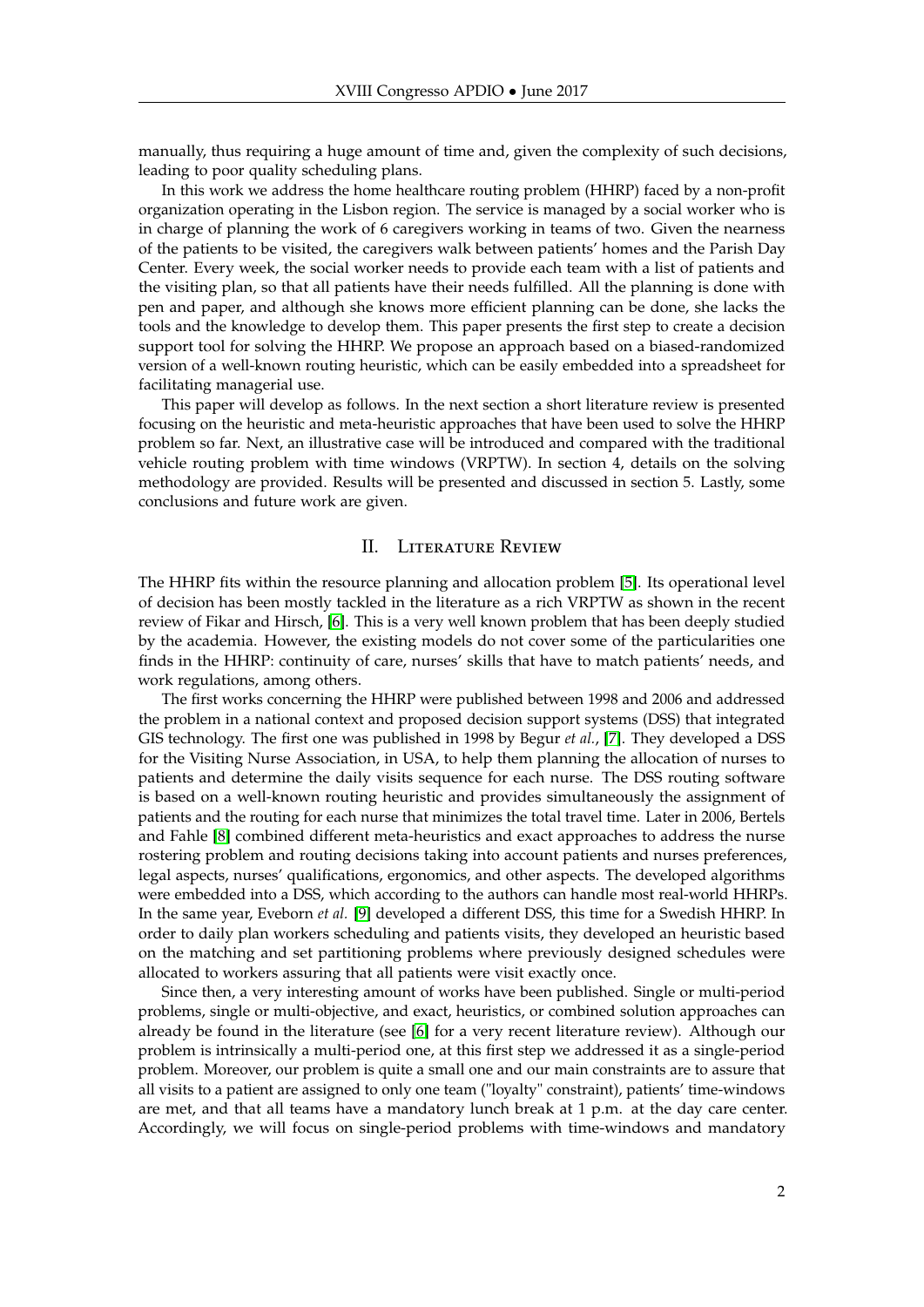breaks.

In 2007, Akjiratikari *et al.* [\[10\]](#page-8-9) addressed the scheduling problem for home care workers in UK. Authors have developed a particle swarm optimization meta-heuristic to design the visiting routes, so that the total distance traveled is minimized while capacity and time-windows constraints are satisfied. In 2011, Bachouch *et al.* [\[11\]](#page-9-0) developed a mixed-integer linear model based on the VRPTW. Their model accounts for workers' skills, lunch breaks, working time regulations, and shared visits to patients. In their work all patients are visit once, which means no loyalty constraints are needed.

In 2013, Hiermann *et al.* [\[12\]](#page-9-1) studied the HHRP in a urban context considering that nurses could use different transportation models for traveling between visits. They proposed and compared different meta-heuristic approaches and integrated them into a two-stage approach. This work was part of a larger project related with inter-modal transportation in Vienna. Also in Austria, Rest and Hirsh [\[13\]](#page-9-2) tackle the HHRP as a time-dependent vehicle routing problem since workers travel by public transportations in an urban environment. These authors propose several methods, based on tabu search, to account for time-dependencies and multi-modality in transportation.

The above works have addressed problems with a considerable number of features that are not present in our particular problem at Lisbon. Therefore, a simpler but effective heuristic was needed to address our HHRP. The well-known savings heuristic has been applied in one of the first works to solve the HHRP ([\[7\]](#page-8-6)), and it has recently been embedded in a meta-heuristic approach developed by Juan *et al.* [\[14\]](#page-9-3). Given the promising results published in the latter work and its relative simplicity, we decided to adapt it to our problem. Among the issues that appealed us are the existence of only one parameter to tune and the possibility to provide the decision maker with alternative good solutions.

# III. Problem Description

This work is motivated by a real case study of a Portuguese catholic parish. This community offers several social services to population that lives nearby: meal delivery, activities of the daily living, adult day care and transportation. The daily schedule of teams of two caregivers has to be planned so that all patients' requests are met. The request vary from twice a day to two days a week. Three teams of two caregivers perform activities of the daily living (such as bathing, dressing, medication assistance, home cleaning, etc.) in each visit. Each team should depart from the Parish Social Center and return there at the end of the day. At 1 P.M. they also go back to the Parish Social Center to have lunch (lunch-break). One of the teams has to arrive one hour earlier to help on preparing the meals. In short, the routing solution must fulfill the following conditions:

- Each patient must be visited by exactly one team
- All teams depart from, and return to, the Parish Social Centre
- Each visit must start within a given time window, defined by the user
- Each visit has a pre-defined duration which varies according to the activities performed
- The working hours for caregivers vary from 08:00 to 16:00, or from 08:00 to 17:00, according to the day of the week
- Lunch break: there is a mandatory break at the Parish Social Center of one hour duration, starting at 13:00
- Among the three teams, one must return to the Parish Social Center one hour earlier than 13:00
- A patient with more than one visit scheduled for the day must be visited by the same team throughout all visits

The first four constraints are the traditional ones for the VRPTW if we look into teams as "vehicles" and patients as "customers". The remaining four constraints are specific of the HHRP.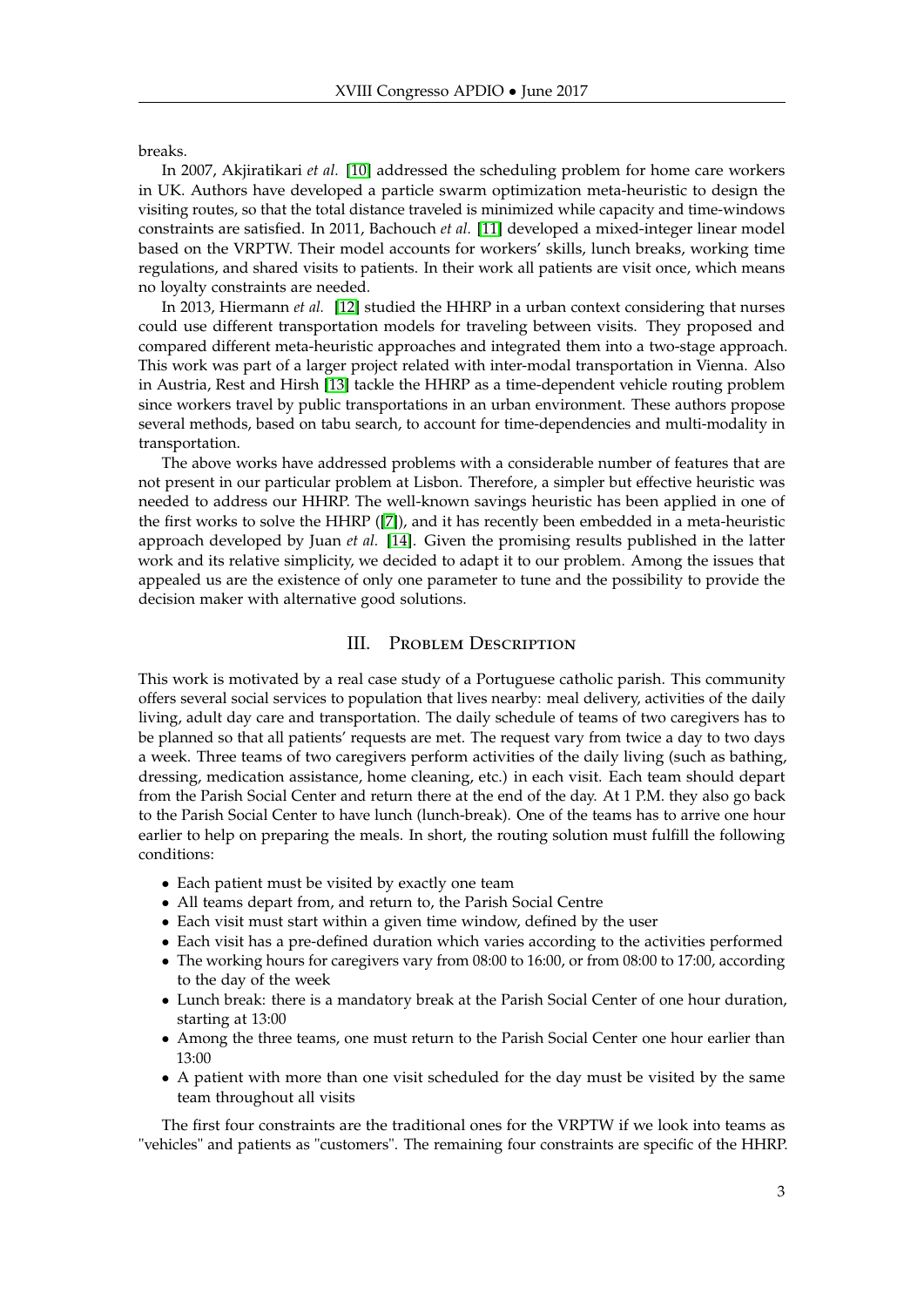Although in vehicle routing problems a customer might be visited more than once a day, the visits can be assigned to different vehicles. However, in the HHRP we are usually dealing with old people, which makes it convenient to assign the same team of nurses that have visited them earlier in the day.

# IV. Solving Approach

Our solving methodology is based on the MIRHA approach proposed by Juan *et al.* [\[14\]](#page-9-3), which combines a classical greedy heuristic with a biased-randomization process and a local search.

### **The MIRHA Framework**

The MIRHA framework is a two phase multi-start method: first, a biased randomization of a classical heuristic generates an initial solution; secondly, this initial solution is iteratively using a local search procedure. Being a generic framework, the choices concerning the classical heuristic and the local search strategy depend on the problem under study. In the case of the vehicle routing problem, authors propose the integration of the classical savings heuristic with Monte Carlo simulation as the approach to generate the initial solution - the SR-GCWS-CS, [\[15\]](#page-9-4). For the local search phase, a divide-and-conquer strategy takes the solution apart allowing for smaller sub-solutions to be improved. One of the advantages of this approach, when compared with other meta-heuristics, is its simplicity and the few number of parameters that require a setting process.

In many ways, MIRHA is similar to the GRASP metaheuristic framework [\[16\]](#page-9-5). The construction of the solution is based on the evaluation of specific elements and their expected influence on the final solution. Both procedures make use of lists. However, while GRASP limits the number of candidates in the list to be considered and assumes all candidate elements to have the same probability of being selected (uniformly distributed), MIRHA does not limit the number of candidates in the list and, moreover, it assigns a higher probability to those elements that are more promising (Figure [1\)](#page-3-0).

<span id="page-3-0"></span>

**Figure 1:** *Uniform (left) and Biased (right) randomized selection differences*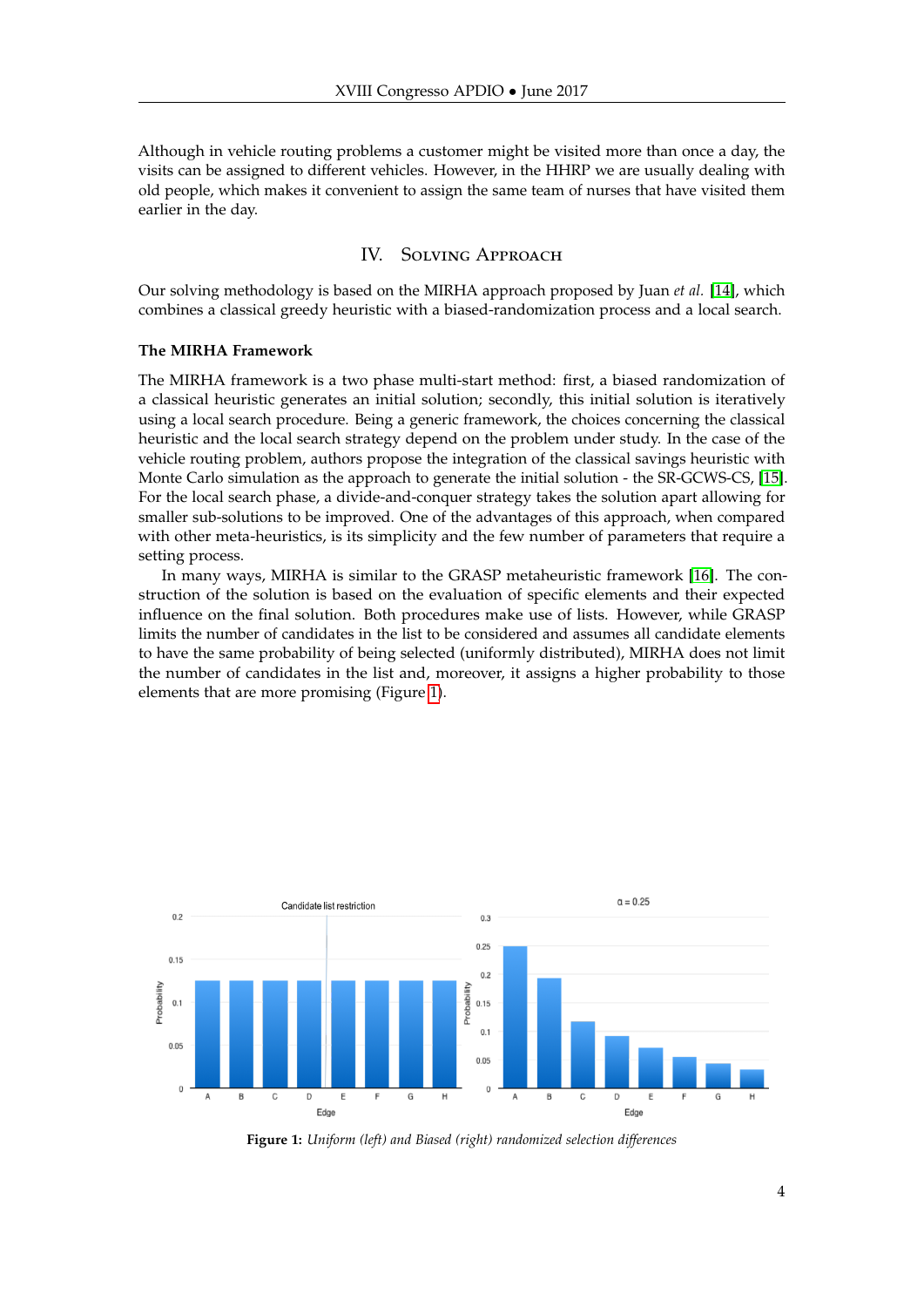The savings heuristics starts by building an initial solution where each customer is visited in separated routes, thus having one vehicle for each customer. Then, routes are iteratively merged so that "nearby" customers can be included in the same route. The criteria to merge routes is based on the savings concept: visiting two customers in the same route is "cheaper" than visiting each one directly from the depot (depot–customer–depot). One major disadvantage of the savings heuristic is its greediness, i.e., it always merges the routes connected by the edge at the top of the list of candidates.

Based on the savings concept, our algorithm assigns a probability to each item on the savings list, reflecting its quality. Therefore, as one goes down the list, the corresponding probability of being selected also decreases. Some experiments suggest the use of a Geometric Distribution with parameter  $\alpha$ ,  $0.05 \le \alpha \le 0.25$  (also randomly determined by the heuristic). The merging of routes is iteratively carried out until the savings list is empty. To further improve the solution, the heuristic is embedded into a multi-start procedure with a learning mechanism. This last feature stores the order the nodes were visited in each route and the corresponding objective value. If, in a new iteration, the same nodes are visited in the same route with a different order, the objective function values are compared so that the best order is employed. This approach is names as the cache procedure and has been successfully applied in [\[14\]](#page-9-3)) and [\[15\]](#page-9-4).

As mentioned above, the HHRP can be viewed as a VRPTW with some additional constraints. Therefore, we have adapted the previously described approach to fit our problem: no capacity constraints, time windows restrictions, and a fix number of routes.

### **The Adapted Procedure**

When analyzing patients' time windows, several cases show up: only morning visits, only afternoon visits, more than one visit (at least one in the morning and one in the afternoon), or no time window (for those patients that can be visited at any time during the day). So, taking advantage of these time windows, the MIHRA approach was adapted to fit the HHRP problem as shown in Figure [2.](#page-5-0)

Firstly a morning solution is created by applying the SR-GCWS-CS routing algorithm and assuring that time windows are met. At this first step, only the patients who have to be visited in the morning are considered. Then, the morning solution is used as a template for the afternoon solution, assuring that patients needing more than one visit will be assigned to the same team. Those patients needing only one visit are removed from the route since they have already been visited. The next step inserts the patients who only need to be visited during the afternoon. They are added to the route with the minimum inserting time and assuring feasibility concerning the time windows. Lastly, those patients who have no constraints regarding the visiting period are inserted in one route again following a minimum insertion criteria and assuring the solution feasibility.

At this point, all patients have been assigned to a team. The final step performs a local improvement considering each route as a traveling salesman problem with time windows and taking advantage of a cache procedure, which saves the best results from previous iterations to improve, whenever possible, the current solution.

The major differences between the original MIRHA approach and the one proposed for the HHRP are: *(i)* the morning solution is only accepted if the number of routes is the same as the number of teams; *(ii)* the *α* parameter of the Geometric distribution is not randomly determined; and *(iii)* the randomized version of the savings heuristic is extended so that a full-day solution is obtained. Notice that, since teams have a mandatory lunch break, morning and afternoon routes could have been designed independently. However, in that case we could not guarantee that the loyalty constraints were satisfied.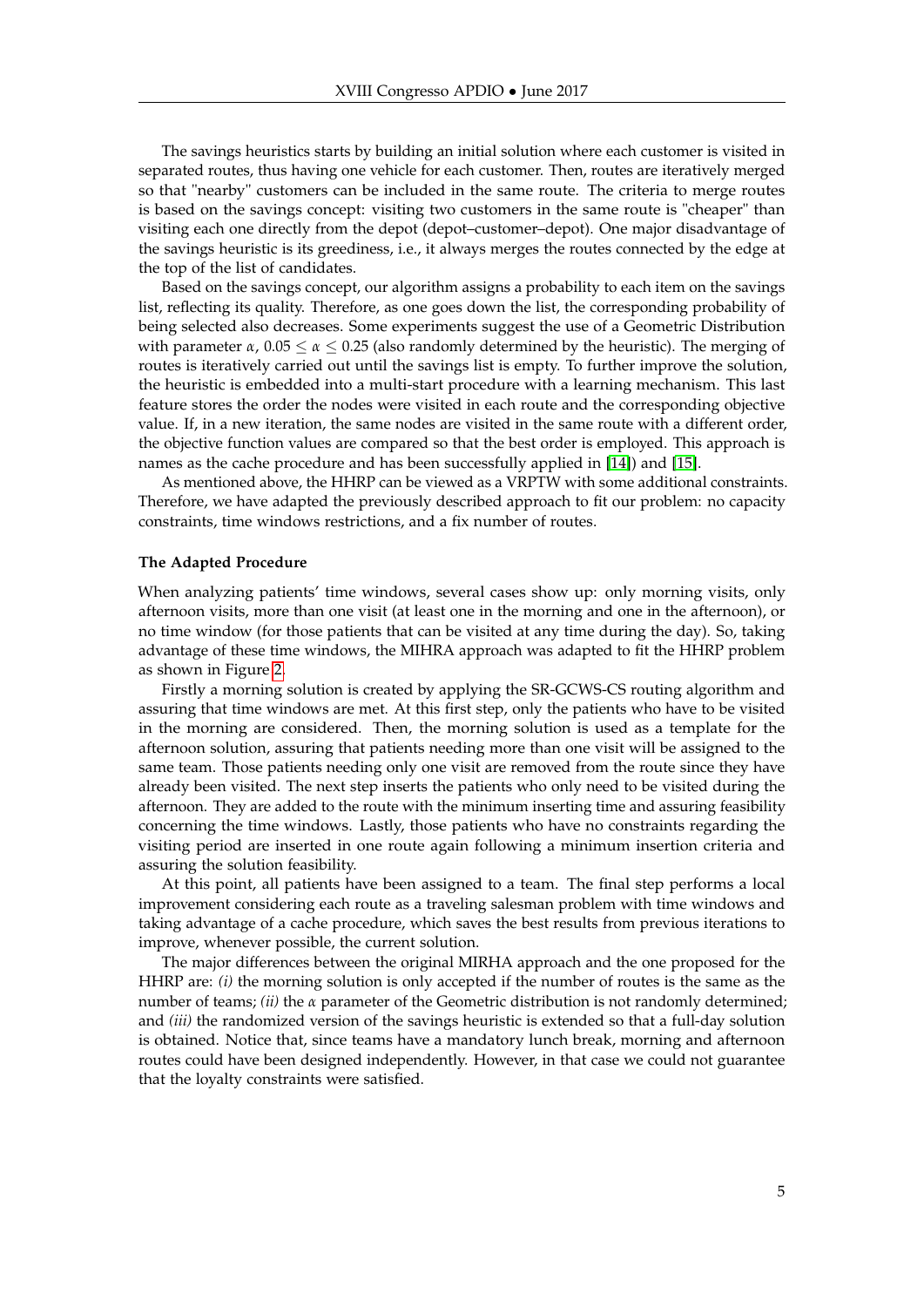```
Algorithm Heuristic for the HCP
 01while (elapsed time < time limit) do
0<sub>2</sub>morningsol <- build RandCWSsolution
 0<sub>3</sub>if morningsol.number_of_routes == number_of_routespretended
 0<sub>4</sub>afternoonsolTemplate = morningsol
 0<sup>5</sup>remove non shared from afternoonsolTemplate
 06
                 add afternoon patients
 07adjust afternoon solution
 0.8newSol = merge morning and afternoon solutions
 09add
                     all day patients to newSol
 10try improvement of newSol with cache memory
 11if newSol < bestSol
 12newSol = bestSol13return bestSol
```
**Figure 2:** *Algorithm: Pseudo-code for the proposed solving approach.*

#### **Setting Running Times**

In order to determine the running time, some tests were performed. The *α* value was set to 0.15 since, according to Juan *et al.* [\[15\]](#page-9-4), good solutions were achieved for  $\alpha \in [0.05, 0.2]$ . Figure [3](#page-5-1) shows the average values obtained for each time limit. Given these results, we have set time limits to 500 seconds.

#### **Setting the value of** *α*

As mentioned above, the Geometric distribution parameter, *α*, is fixed instead of being chosen randomly as in the work of Juan *et al.* [\[15\]](#page-9-4). This parameter defines the Geometric distribution that is used to calculate the probability of selection of each candidate in the savings list. Juan *et al.* [\[15\]](#page-9-4) have found near-optimal results with values of *α* between 0.05 and 0.25. To assess the influence of the parameter  $\alpha$  on the performance of our algorithm, we tested 9 different values and limited the runs to 500 seconds. The average results of three runs are shown in Figure [4.](#page-6-0) These results allow us to conclude that lower  $\alpha$  values provide better objective function values, therefore we set *α* to 0.05.

<span id="page-5-1"></span>

**Figure 3:** *Average distance for different iteration times.*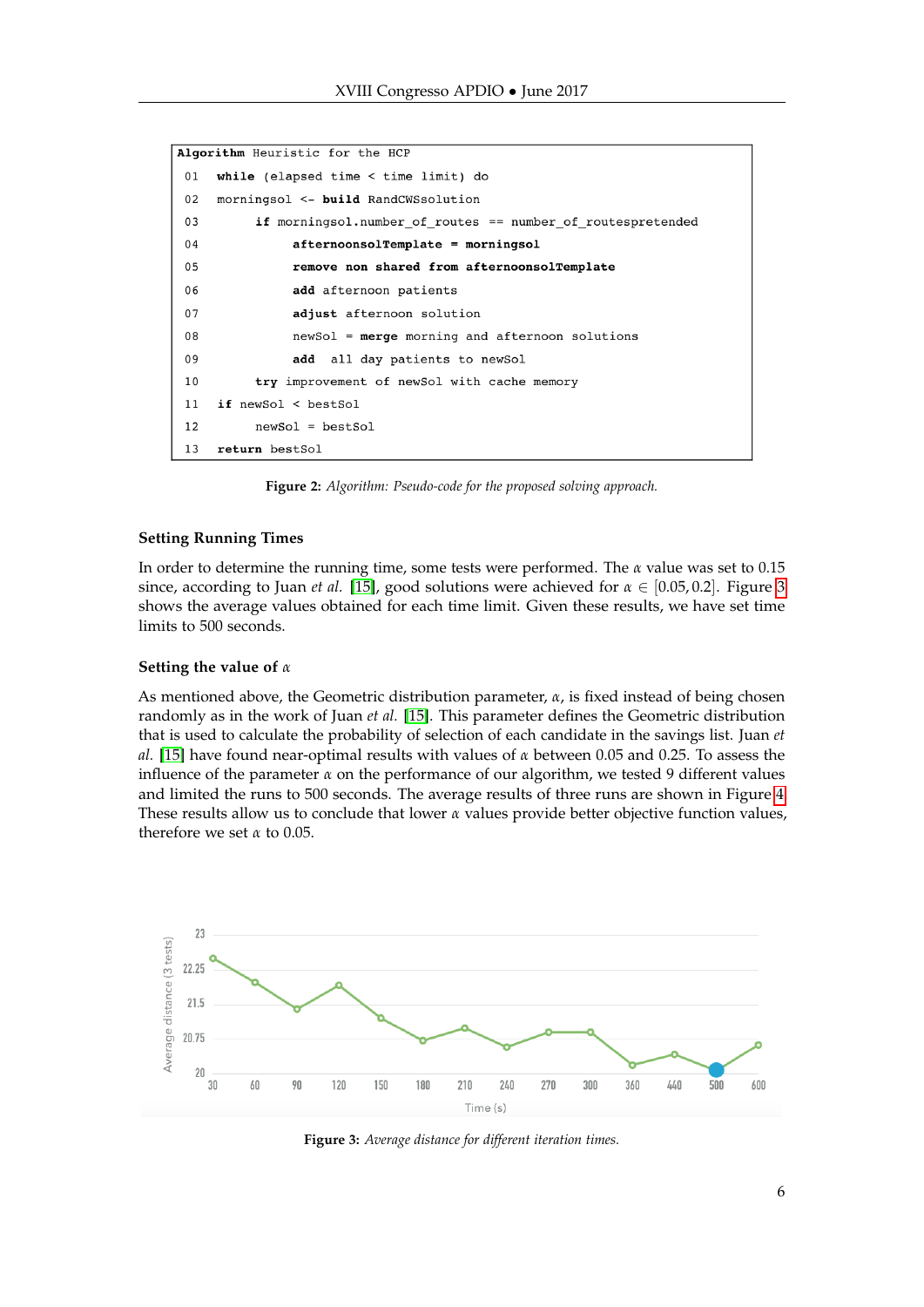<span id="page-6-0"></span>

**Figure 4:** *Average distance for different α values.*

# V. RESULTS

The aforementioned algorithm was coded in Java and run on a personal computer with the OS X 10.11.6, an Intel Core i5 at 2.3 GHz, and 16 GB memory.

Table [1](#page-7-0) shows the main characteristics of our HHRP instance together with some results. There are between 21 to 23 patients to visit each day of the week (# nodes) where some of them need to be visited more than once (# multiple visits). Thus, in total, 29 to 32 visits have to be scheduled and assigned to the three teams. It also presents the total walking and free time (both in minutes). The total waking time varies from 3 to 4.5 hours, an average of 1 to 1.5 hours per team. From meetings we had with the social worker in charge of this service, we know she thought they were working at their full capacity. However, the free time column shows that there is capacity to accommodate more visits. The total free time varies from 4 to about 8 hours, representing the free time between visits about 42% of the total.

Figure [5](#page-7-1) illustrates the routes the teams could perform on Monday morning and afternoon. The node colors indicate when the visits will take place: one morning or afternoon visit (black), visit any time of the day (orange) and multiple visits (green). The morning tours are larger than the afternoon tours since these two periods have different durations: Mondays mornings correspond to a 5-hour period, while the afternoons have 3 or 4 hours, depending on the day. Therefore, most patients with a full day time windows are mostly assigned to the morning visits.

When analyzing the routes among teams, one sees that team #2 (the red team) has the smallest area to cover and that its morning route has a "subtour". In fact, the "subtour" is caused by two morning visits that have to be payed to patient 215, one early in the morning and a second one before lunch time. Another aspect are the two "crossings" in team #3 morning route and team #1 afternoon route. This latter "crossing" can be avoided, as all patients have the same time window (not shown). Lastly, the routes are not balance in terms of walking distance, since no mechanism was considered in the heuristic to take this aspect into considerations.

Table [2](#page-7-2) shows in detail the scheduling plan for team #1 (the yellow team). The first column shows the patient ID and the number of the visit (for instance, patient 267 has the first visit right after 8 a.m., and the second visit in the afternoon). This team has almost no free time since the difference between finishing the work at one patient and start the work at the next one is spend on walking between both houses.

The HHCP has been modelled as a MILP model. However, after 5 hours, CPLEX was unable to close the gap between bounds.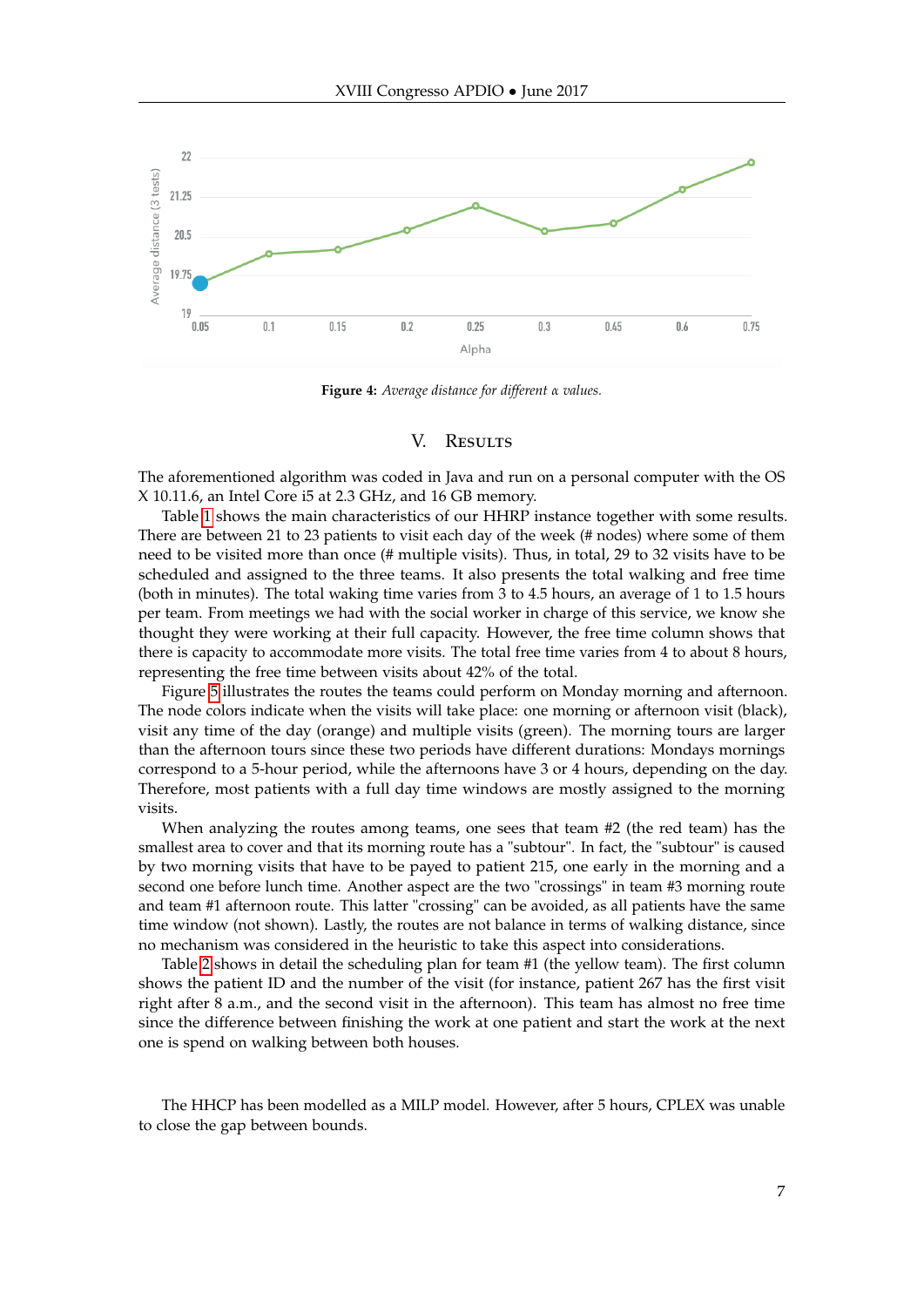<span id="page-7-0"></span>

| Instance  | # nodes | # multiple | Walking | Free time                   |
|-----------|---------|------------|---------|-----------------------------|
|           |         | visits     | time    | total (on street/at centre) |
| Monday    | 21      | 11         | 195.9   | 315(202/113)                |
| Tuesday   | 22      | 8          | 228.9   | 469 (178/291)               |
| Wednesday | 21      | 9          | 224.7   | 306(151/155)                |
| Thursday  | 23      | 5          | 259.4   | 352 (125/227)               |
| Friday    | 21      | 11         | 206.2   | 255(70/185)                 |

**Table 1:** *HHRP instance data by week day. Walking time (objective function) and free times are in minutes.*

<span id="page-7-1"></span>

<span id="page-7-2"></span>**Figure 5:** *Morning and afternoon visits on Monday per team.*

| Patient ID  | Time       | Arrival | Visit    |
|-------------|------------|---------|----------|
|             | window     | time    | duration |
| Care Center |            |         |          |
| 267(1)      | [0, 240]   | 3       | 20       |
| 299         | [0, 480]   | 28      | 20       |
| 316(1)      | [0, 180]   | 51      | 30       |
| 280         | [0, 180]   | 82      | 45       |
| 264         | [0, 480]   | 137     | 20       |
| 249         | [0, 480]   | 159     | 20       |
| 255(1)      | [0, 240]   | 185     | 20       |
| 300         | [0, 240]   | 210     | 20       |
| Lunch       | [300, 300] | 300     | 60       |
| 255(2)      | [360, 480] | 365     | 20       |
| 267(2)      | [360, 480] | 391     | 20       |
| 316 (2)     | [360, 480] | 419     | 25       |
| 132         | [0, 480]   | 449     | 20       |
| Care Center |            | 479     |          |

**Table 2:** *Monday schedule for team #1. All values in minutes.*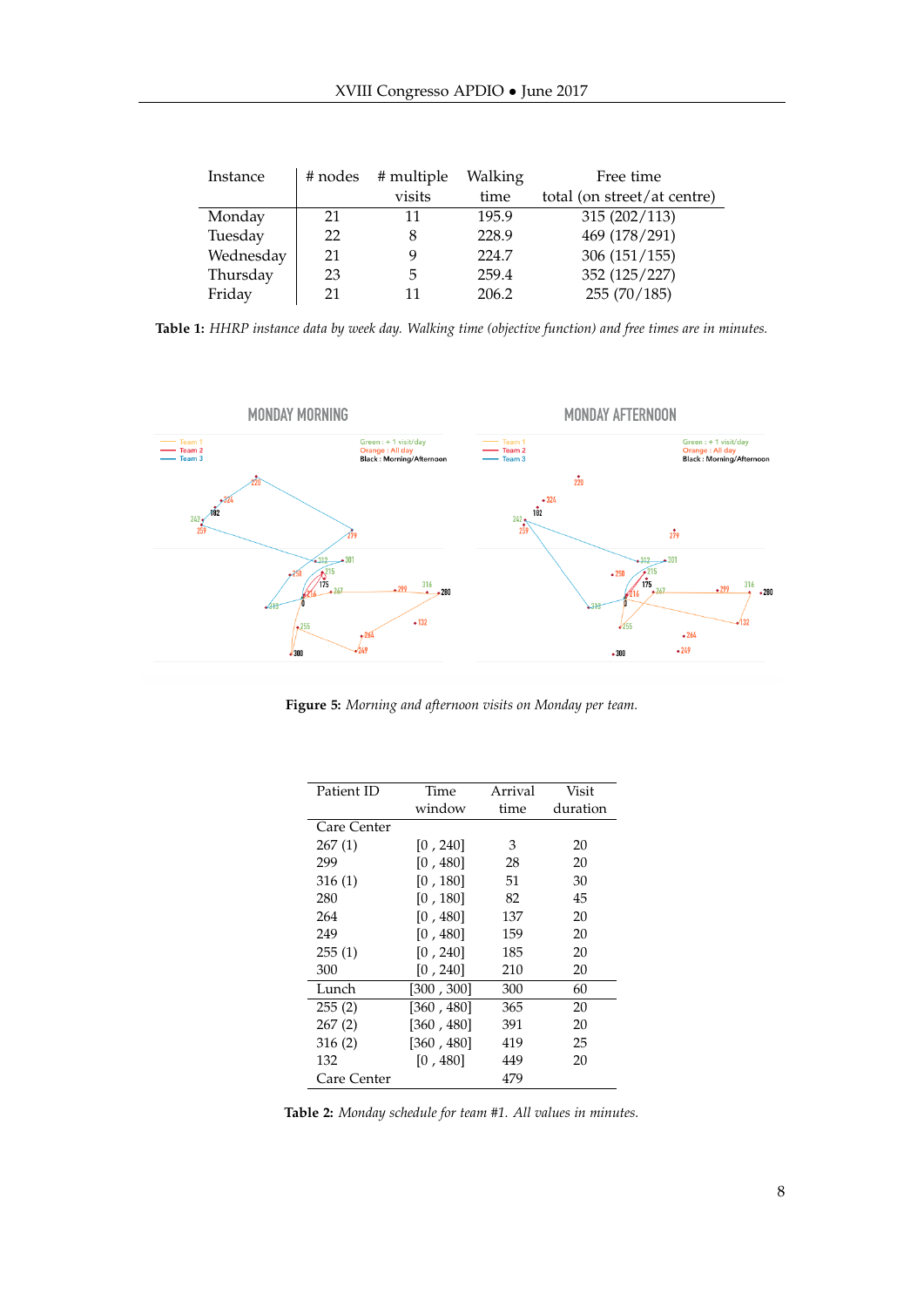## VI. Final Remarks and Future Work

This work presents a biased-randomized heuristic approach to solve a home healthcare routing problem in the city of Lisbon. During the construction phase, our algorithm combines the classical savings heuristics with a biased randomization procedure. In a second stage, it uses a local search optimization procedure. These stages are embedded in a multi-start framework. Our model considers the inclusion of time-windows, mandatory lunch breaks, and loyalty between caregivers and patients, which are particular features of the the studied problem.

The results show the applicability of the algorithm in solving real-life problems. Finally, it is important to highlight that this algorithm is the first step to create a more sophisticated and applicable routing support decision tool for a home care center. The proposed procedure can easily provide more than one (good) schedule, allowing the planner to actively choose what she considers to be the best plan according to her utility function and other preferences that cannot be easily integrated into a mathematical model.

The next steps to take are the development of a local optimization procedure to improve the solution quality even further, and the designing of medium and large size instances to test the heuristic in those scenarios. We also aim to extent the solution approach to a 5-day plan, since loyalty has to be assured all week long.

#### **REFERENCES**

- <span id="page-8-0"></span>[1] H. S. Kaye, M. P. LaPlante, and C. Harrington, "Do noninstitutional long-term care services reduce medicaid spending?," *Health Affairs*, vol. 28, no. 1, pp. 262–272, 2009.
- <span id="page-8-1"></span>[2] European Commission, "Health and long-term care in the European Union," *Special Eurobarometer*, no. 283, pp. 25–27, 2007.
- <span id="page-8-2"></span>[3] K. D. Rest, A. Trautsamwieser, and P. Hirsch, "Trends and risks in home health care," *Journal of Humanitarian Logistics and Supply Chain Management*, vol. 2, no. 1, pp. 34–53, 2012.
- <span id="page-8-3"></span>[4] R. Tarricone and A. Tsouros, *Home Care in Europe: The Solid Facts*. World Health Organization, 2009.
- <span id="page-8-4"></span>[5] R. Lahyani, M. Khemakhem, and F. Semet, "Rich vehicle routing problems: From a taxonomy to a definition," *European Journal of Operational Research*, vol. 241, no. 1, pp. 1 – 14, 2015.
- <span id="page-8-5"></span>[6] C. Fikar and P. Hirsch, "Home health care routing and scheduling: A review," *Computers & Operations Research*, vol. 77, pp. 86 – 95, 2017.
- <span id="page-8-6"></span>[7] S. V. Begur, D. M. Miller, and J. R. Weaver, "An integrated spatial DSS for scheduling and routing home-health-care nurses," *Interfaces*, vol. 27, no. 4, pp. 35–48, 1997.
- <span id="page-8-7"></span>[8] S. Bertels and T. Fahle, "A hybrid setup for a hybrid scenario: Combining heuristics for the home health care problem," *Computers and Operations Research*, vol. 33, no. 10, pp. 2866–2890, 2006.
- <span id="page-8-8"></span>[9] P. Eveborn, P. Flisberg, and M. Ronnqvist, "Laps care an operational system for staff planning of home care," *European Journal of Operational Research*, vol. 171, no. 3, pp. 962 – 976, 2006.
- <span id="page-8-9"></span>[10] C. Akjiratikarl, P. Yenradee, and P. R. Drake, "PSO-based algorithm for home care worker scheduling in the UK," *Computers & Industrial Engineering*, vol. 53, no. 4, pp. 559 – 583, 2007.